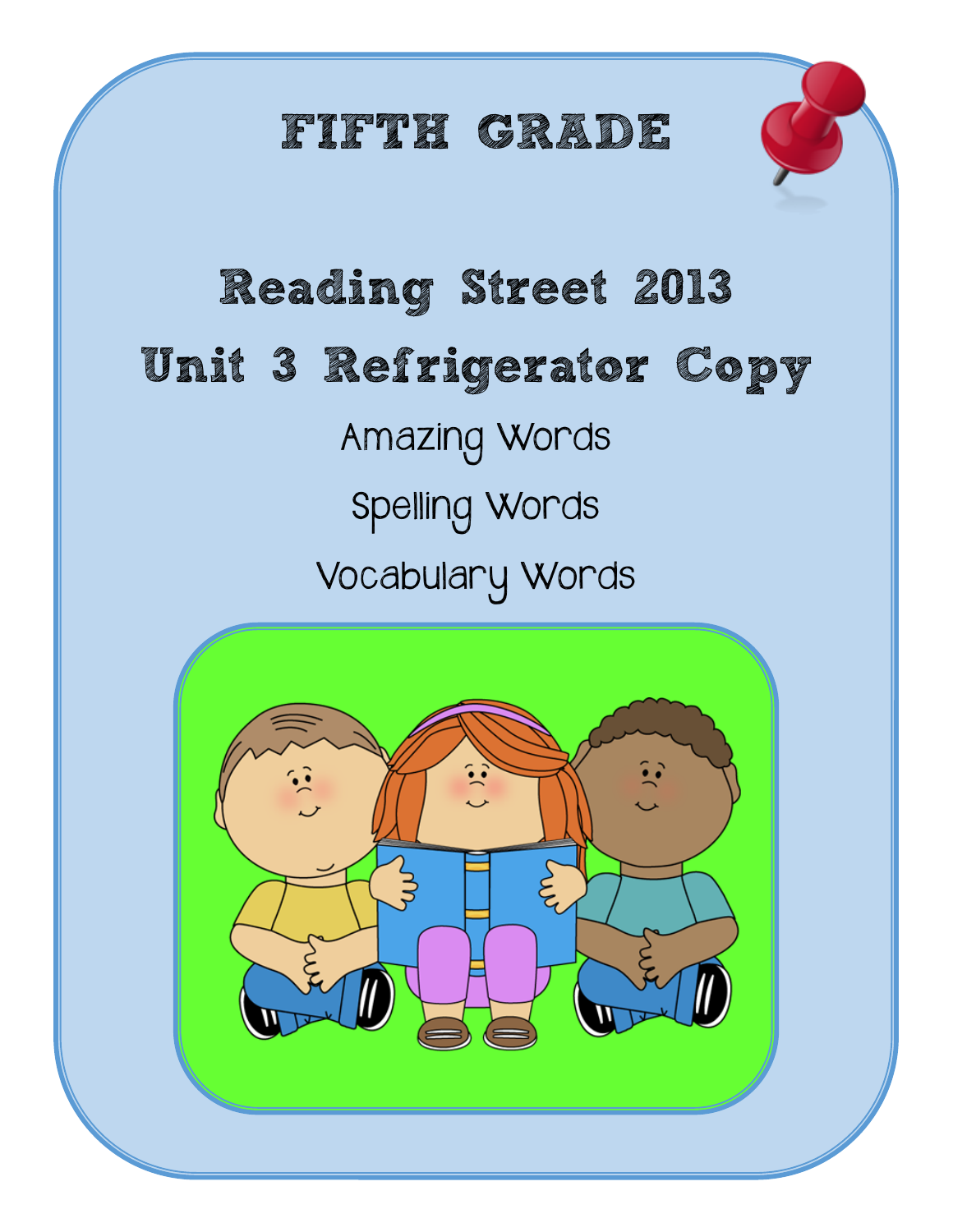#### Refrigerator Copy The Fabulous Perpetual Motion Machine Unit 3 Lesson 1 Comprehension Strategy**:** Sequence **&** Summarize Spelling Words words with schwa jewel kingdom gasoline factory garage tropical pajamas estimate tomorrow humidity Chicago bulletin carnival illustrate elegant census terrific celebrate operate celery Challenge Words rehearsal salamander prominent significant parakeet Amazing Words experiment enterprise theory design suggested improvement device innovation vehicle entrepreneur Vocabulary **applauds:** shows approval by clapping hands, shouting, and so on **browsing:** looking here and there **fabulous:** wonderful; exciting **inspecting:** looking over carefully; examining **project:** a special assignment planned and carried out by a student or group of students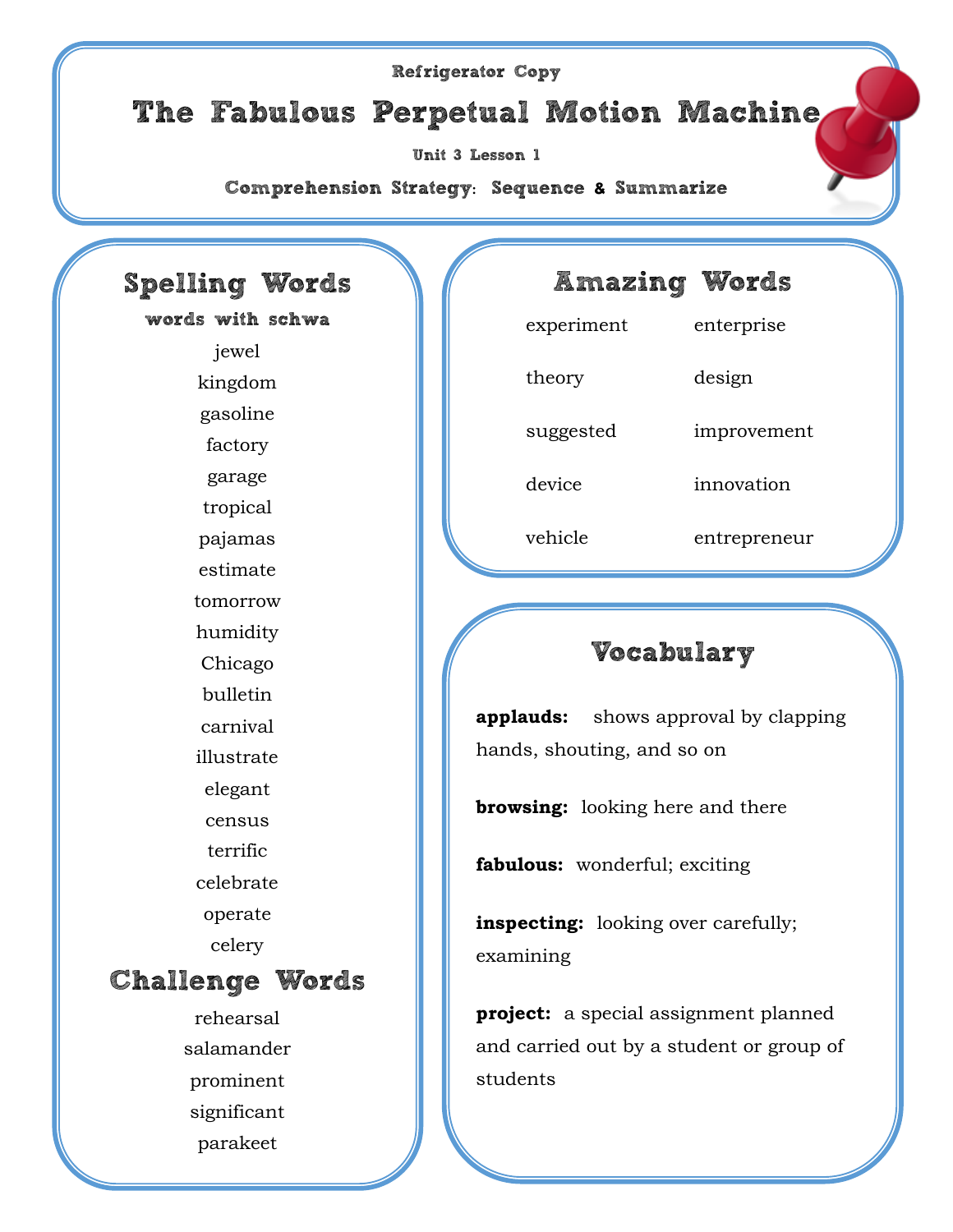## Refrigerator Copy Leonardo**'**s Horse

Unit 3 Lesson 2

Comprehension Strategy**:** Main Idea and Details **&** Visualize

### Spelling Words compound words waterproof teaspoon grasshopper homesick barefoot courthouse earthquake rowboat scrapbook countryside lightweight fishhook spotlight blindfold whirlpool tablespoon greenhouse postcard hummingbird thumbtack Challenge Words sledgehammer brokenhearted chalkboard straightforward

granddaughter

| <b>COMP</b> |           |
|-------------|-----------|
| easel       | sculpture |
| charcoal    | projector |
| canvas      | medium    |
| gallery     | muse      |
| marble      | inspire   |

Amazing Words

## Vocabulary

**achieved:** accomplished; did

**architect:** person who designs buildings

**bronze:** a dark yellow-brown alloy of copper and tin

**cannon:** a big gun, especially one mounted on a base or wheels

**depressed:** gloomy; low-spirited

**fashioned:** made, shaped

**midst:** in the middle of

**philosopher:** person who studies in an attempt to discover and understand the basic nature of knowledge and reality

**rival:** person or group which tries to do better than another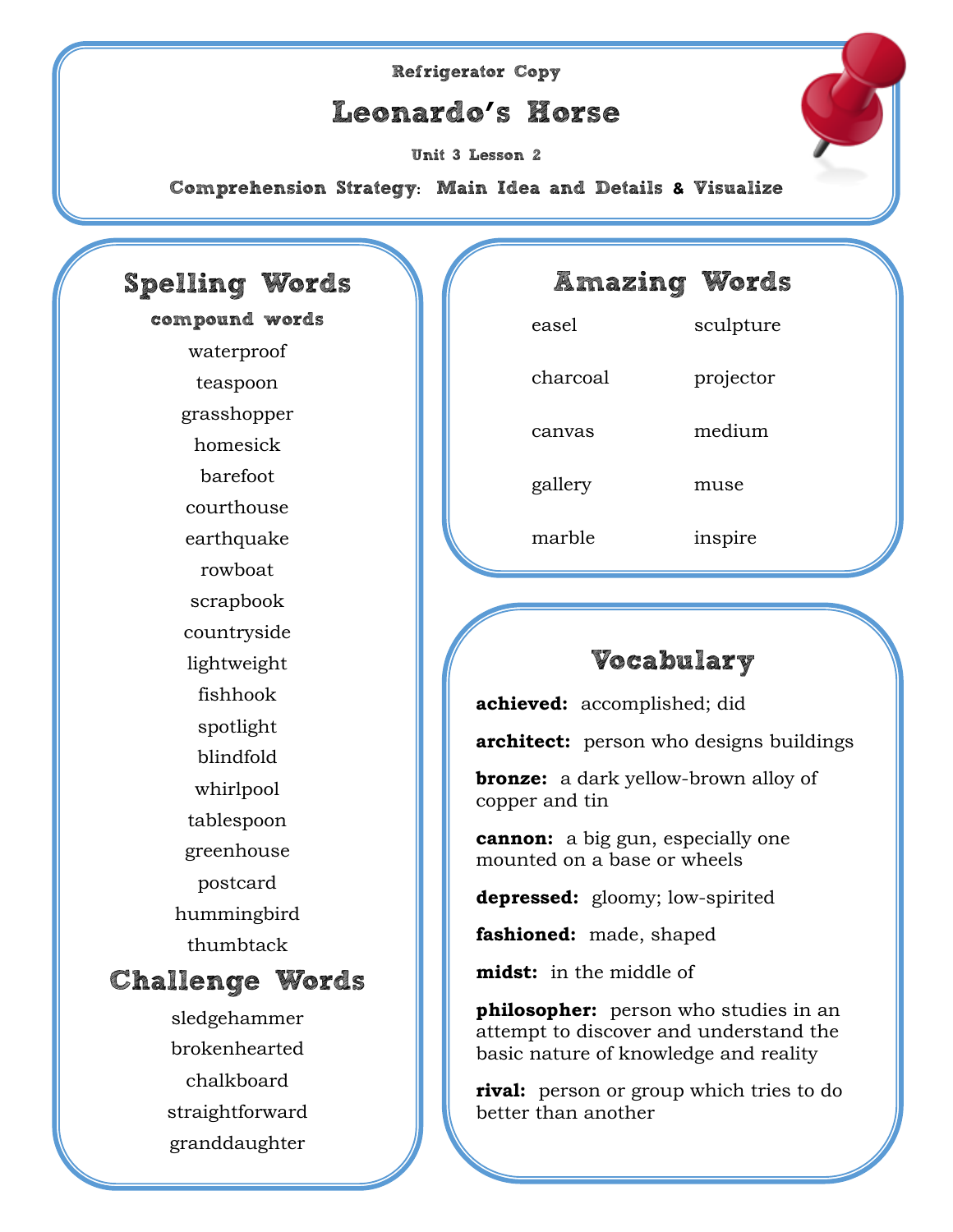#### Refrigerator Copy

The Dinosaurs of Waterhouse Hawkins

Unit 3 Lesson 3

Comprehension Strategy**:** Fact and Opinion **&** Predict and Set Purpose

#### Spelling Words

words with consonant sounds **/**j**/, /**ks**/, /**sk**/, /**s**/**

> excuse scene muscle explore pledge journal science schedule gigantic scheme Japan excellent exclaim fascinate ginger scholar scent dodge smudge schooner

#### Challenge Words

extraordinary reminisce acknowledge prejudice allergic

#### Amazing Words

paleontologists model

sandstone replica

remains archaic

fossils extinct

uncanny illustration

#### Vocabulary

**erected:** put up; build

**foundations:** parts on which other parts rest for support; bases

**mold:** a hollow shape in which things are formed, cast, or solidified

**occasion:** a special event

**proportion:** proper relation between parts

**tidied:** put in order; made neat

**workshop:** shop or building where work is done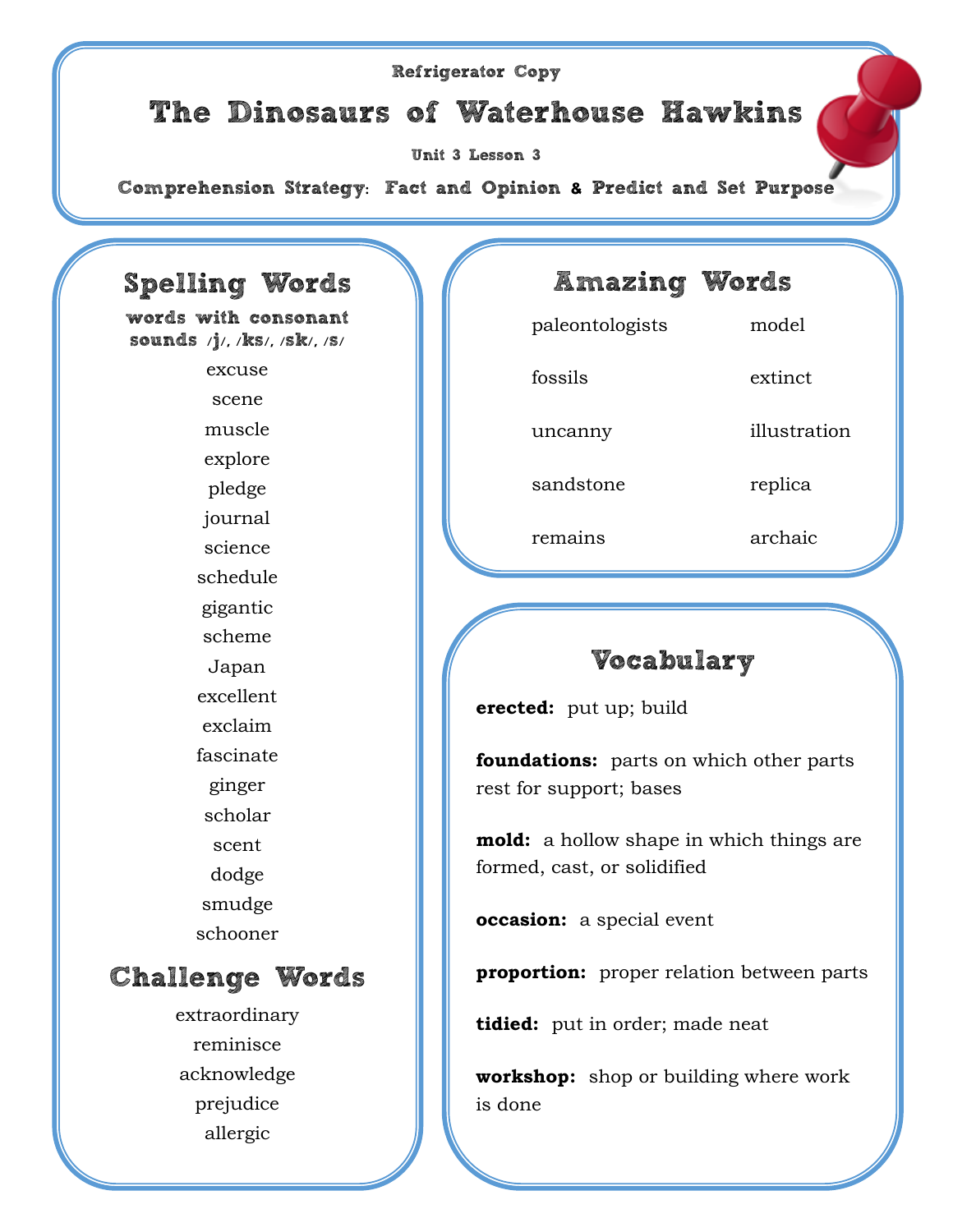## Refrigerator Copy Mahalia Jackson

Unit 3 Lesson 4

Comprehension Strategy**:** Main Idea and Detail **&** Text Structure

#### Spelling Words one consonant or two address collar mirror recess committee collect Mississippi immediate command appreciate announce possess Tennessee gallop opponent barricade broccoli accomplish allowance zucchini Challenge Words silhouette millionaire dilemma embarrassment

compassionate

# steady digital music jam session melody beat harmonize fiddle tempo symphony movement

Amazing Words

## Vocabulary

**appreciate:** think highly of; recognize worth of

**barber:** person whose business is cutting hair and shaving or trimming beards

**choir:** group of singers who sing together, often in a church service

**released:** published, performed, shown, sold

**religious:** devoted to the belief, study, and worship of God or gods

**slavery:** custom of holding people as property of others

**teenager:** person between 13 and 19 years old